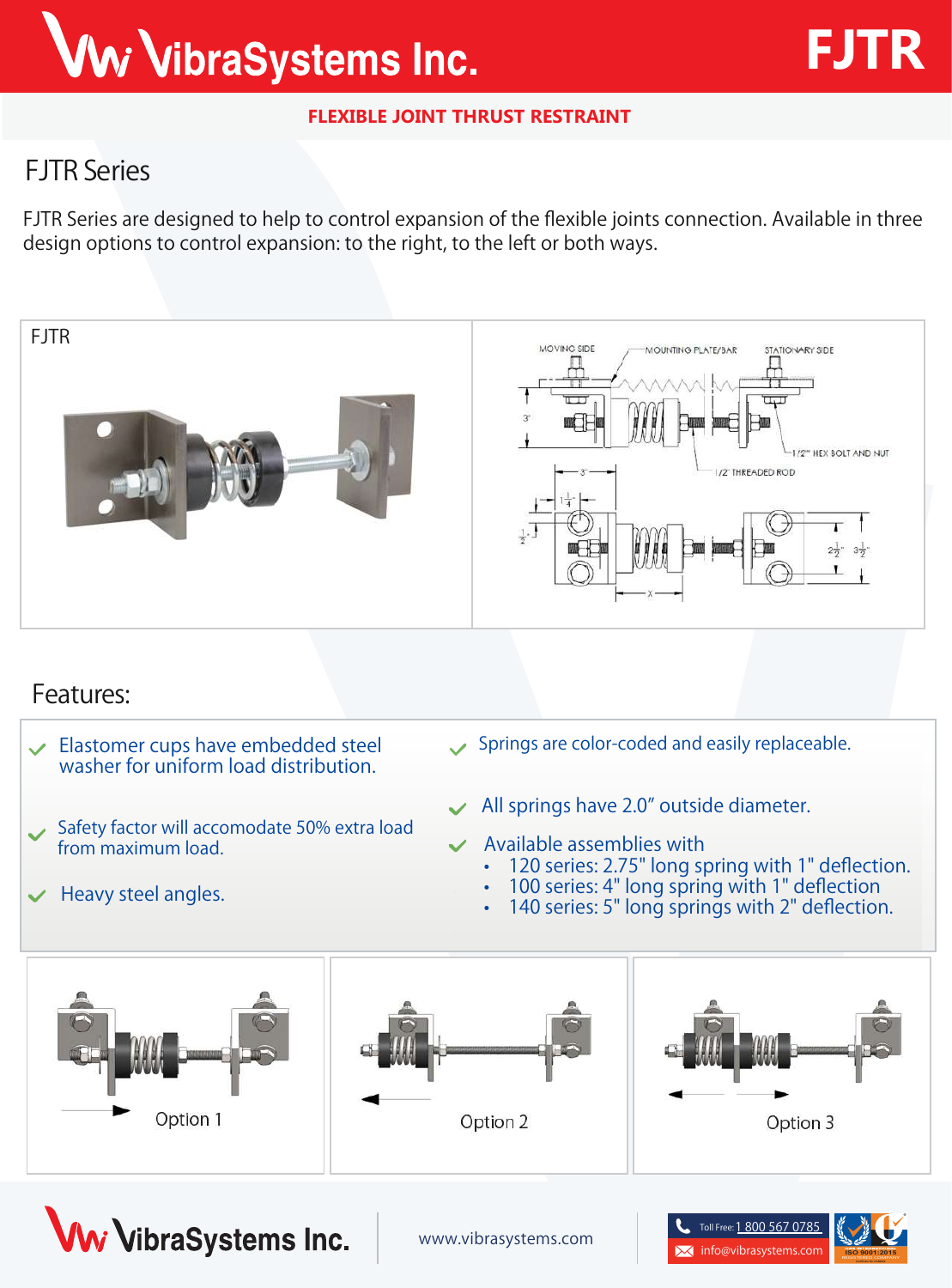#### **FLEXIBLE JOINT THRUST RESTRAINT**

|                 | Spring: 2" diameter x 2.75" length - 1" deflection |                                   |                     |                             |              |  |  |
|-----------------|----------------------------------------------------|-----------------------------------|---------------------|-----------------------------|--------------|--|--|
| Model           | Max. Load<br>(lbs)                                 | Deflection at<br>Max. Load (inch) | Solid Load<br>(lbs) | Deflection at<br>Solid Load | Color        |  |  |
| <b>FJTR-121</b> | 50                                                 | 1.20                              | 75                  | 1.81                        | Grey         |  |  |
| <b>FJTR-122</b> | 100                                                | 1.00                              | 150                 | 1.50                        | <b>Black</b> |  |  |
| <b>FJTR-123</b> | 150                                                | 1.12                              | 225                 | 1.69                        | Pink         |  |  |
| <b>FJTR-124</b> | 250                                                | 1.00                              | 375                 | 1.50                        | Blue         |  |  |
| <b>FJTR-125</b> | 290                                                | 1.24                              | 440                 | 1.88                        | Red          |  |  |
| <b>FJTR-126</b> | 445                                                | 0.87                              | 675                 | 1.32                        | <b>Brown</b> |  |  |
| <b>FJTR-127</b> | 660                                                | 0.82                              | 1,000               | 1.25                        | Yellow       |  |  |
| <b>FJTR-128</b> | 890                                                | 0.74                              | 1,350               | 1.13                        | Green        |  |  |

**Spring : 2" diameter x 4" length - 1" deflection**

| Model           | Max. Load<br>(lbs) | Deflection at<br>Max. Load (inch)                  | Solid Load<br>(lbs)   | Deflection at<br>Solid Load        | Color        |
|-----------------|--------------------|----------------------------------------------------|-----------------------|------------------------------------|--------------|
| <b>FJTR-101</b> | 72                 | 1.50                                               | 110                   | 2.25                               | <b>Black</b> |
| <b>FJTR-103</b> | 170                | 1.40                                               | 260                   | 2.13                               | Blue         |
| <b>FJTR-105</b> | 313                | 1.15                                               | 475                   | 1.75                               | Brown        |
| <b>FJTR-107</b> | 726                | 1.12                                               | 1,100                 | 1.70                               | Yellow       |
| <b>FJTR-109</b> | 1,000              | 0.82<br>$\sim$ $\mu$ $\sim$ $\mu$<br>$\sim$ $\sim$ | 1,500<br>$ \mu$ $\mu$ | 1.25<br>$\sim$ $\mu$ $\sim$ $\sim$ | Green        |

**Spring : 2" diameter x 5" length - 2" deflection**

| Model           | Max. Load<br>(lbs) | Deflection at<br>Max. Load (inch) | Solid Load<br>(lbs) | Deflection at<br>Solid Load | Color        |
|-----------------|--------------------|-----------------------------------|---------------------|-----------------------------|--------------|
| FJTR-140        | 85                 | 2.00                              | 130                 | 3.00                        | <b>Black</b> |
| <b>FJTR-142</b> | 155                | 1.83                              | 235                 | 2.75                        | Blue         |
| <b>FJTR-144</b> | 445                | 1.73                              | 675                 | 2.60                        | Brown        |
| <b>FJTR-146</b> | 810                | 1.50                              | 1,220               | 2.25                        | Yellow       |
| <b>FJTR-148</b> | 1,230              | 1.33                              | 1,850               | 2.00                        | Green        |

![](_page_1_Figure_8.jpeg)

Ww VibraSystems Inc.

![](_page_1_Figure_9.jpeg)

![](_page_1_Picture_10.jpeg)

![](_page_1_Picture_11.jpeg)